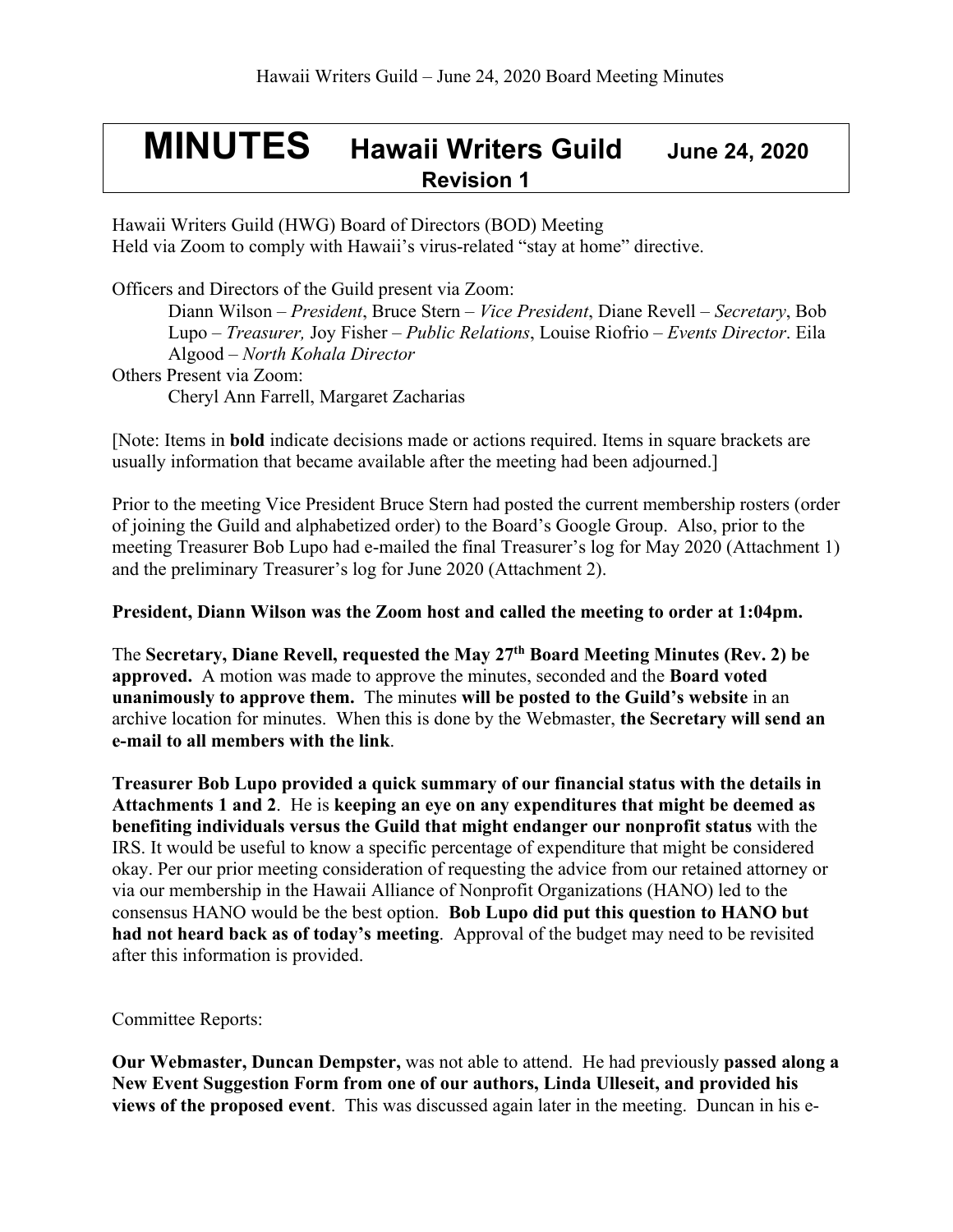mail also **weighed in on a request by member Don Bingle for a posting of Don's sale ad to our website** for a Father's Day offer. This **was discussed during the meeting** and like Duncan's opinion **it was agreed it would be inappropriate to post solicitations like that to our HWG website and endanger our 501(c)(3) nonprofit status**. More discussion in general terms of this occurred later the meeting when Eila Algood was able to join in.

**The Public Relations Director, Joy Fisher**, said our future events are currently on hold due to the COVID-19 restrictions. Out next Writers Voices reading may be held on August  $13<sup>th</sup>$ . This in part will be determined by the rules that our venue, Tutu's House, chooses to implement. **In recent PR actions, Joy had a write-up about our new HWG YouTube channel,** *Inside the Writer's Studio***. Diann Wilson believes she saw it in the West Hawaii News.**

Joy said there is **no new response to the Newsletter Editor Ad**, but she thinks it is important and is leaving it up on the website.

Regarding a **next issue of the** *Latitudes* **Literary Review, Laura Burkhart feels she cannot**  take on the task as managing editor for this 2<sup>nd</sup> issue. Duncan had suggested Michael Foley as a replacement. Joy asked Laura to meet with Michael to see whether he would be willing to take on the position. They did meet, but Michael then called Joy to say he is in the process of getting one of his books published, so he declined the position. **Braden Savage our student member from UH Hilo was suggested**. Margaret Zacharias later commented that if he had the time, Braden would be a good choice from what she has seen of him and others agreed. As Bob Lupo knows Braden a bit better than Joy and **Bob was familiar with the** *Latitudes* **editing process, he would ask Braden if he would take the job as managing editor for at least the next issue**.

**Louise Riofrio, Events Director,** indicated the **pop-up bookstore at Paniolo Stables on Saturday, June 13th, was a success** as some of the authors sold 4-5 books each. The **next one will be on June 27th**. The Guild participates in two Saturday events at the Paniolo Stables per month now that the farmers markets are back. For now, the Guild has agreed to pay \$20/pop-up event and the authors participating to cover the rest of the fee (currently \$30/event table). She mentioned **she will need a reimbursement for the \$40 Guild portion for June pop-up bookstore events that she paid**. **Our event liability insurance was due at \$131.81 for 24 events**. **Louise paid for two** of those (\$11.81) and previously, **Bob Lupo had agreed to pay for the Guild's portion of \$120.00**, so we are now covered.

**Louise plans to experiment on the 1st and 8th of July at her own expense at a couple Wednesday pop-up bookstore events** and will do this at either King Shops in Waikoloa and/or at Paniolo Stables in Waimea. This is to see how the visitor traffic level compares to the Saturday events.

**The HawaiiCon event September 24-27 is still on** and she recommends our Guild participation. She will check to see if as a qualified non-profit we can participate without paying a fee. [A link to the website page with current fee schedule is here: http://www.hawaiicon.com/vendor.]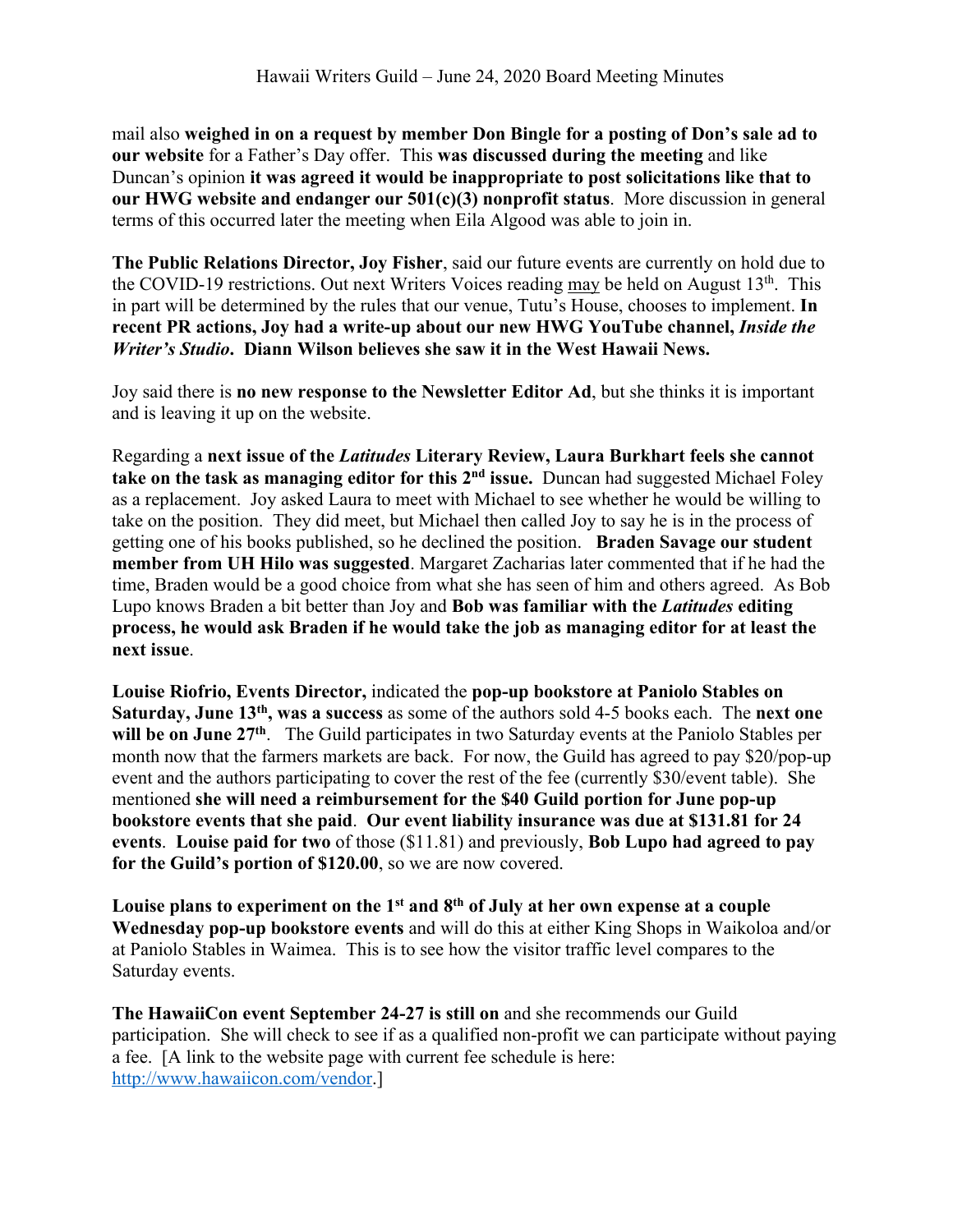**Louise said she will be away part of July.** In response to a question from Diann Wilson, **Louise said the informal pop-up bookstore group could be made more formal and handle those Event Director activities when she is away.** Someone asked about our member Jim Gibbon's health after a serious bike accident he had. He still is not able to drive for now. Louise has been running errands for Jim and helping him out as needed, but **she suggested others could contact Jim to check on him and if he has any errands to be done when she is off-island July 4th - 6th.**

**Eila, Director for North Kohala**, was unable to attend the full meeting, but joined in near the end. She and Diann W. had previously discussed a few of Eila's HWG activities and Diann reported them during this time. The main activity had been **the initiation of an HWG YouTube channel with the inaugural segment of a series called "Inside the Writers Studio."** The **first episode had Eila emceeing and interviewing Diann Wilson** after Diann read a recent writing of hers. The intent is to keep these to 10-15 minutes each **and issue a new one once a week. The second episode was also released and is with Braden Savage**. These have been well received. Eila enjoys the job of being the emcee and doing the interviews, but for one featuring Eila, she and Diann switched roles. Eila has already recorded or lined-up other episodes including with Virginia Fortner, Sabrina Ito, Jada Rufo, and Bob Lupo. **Members interested in participating can contact Eila**. To be kept up to date on the offerings one can subscribe to the series on YouTube: https://www.youtube.com/channel/UCmn-e3CM6RGNf\_8QJMJzzjQ.

**Bryan Furer, Director for Volcano**, was not able to attend the meeting. The Volcano Writers Group's plan for a public reading at Ira Ono's Volcano Garden Arts to highlight works from their book *Out of Our Minds: Voices from the Mist* had been cancelled but they plan to schedule it when virus restriction have been loosened to allow that. **Joy said at the previous Board meeting, Bryan told her this event was still on hold, but she did not have a recent update. She will check back with Bryan to see if any updates**. Per Bob Lupo, Bryan is still delinquent on his dues. Joy had reminded Bryan when she had recent contact with him about the dues, but apparently, they have still not been paid. At this point **it was agreed Diann Wilson would contact Bryan and ask about the dues payment i**n light of the reminder by Joy and other email reminders sent by Bob.

**Bruce Stern, Vice President**, provided a summary of the **membership status with 67 active paid full members, two student members, one pending member, and one potential member late** on payment to start their membership. One member also resigned. So, if the one late one pays and pending one is approved and pays, **we will have 71 active members**.

**Our President, Diann W.** had relayed the "In the Writers Studio" current status earlier, but also took time to thank Eila for all her efforts in making this series possible as Eila had been able to join the meeting about then. She also noted when she checked recently the first episode had been seen by 95 viewers.

Diann introduced the topic of **providing via YouTube short 15-minute or less workshops on writing skills and related topics**. Margaret Zacharias has taught writing skills and with some technical help might provide one of these to also offer on our YouTube channel. Even **items like**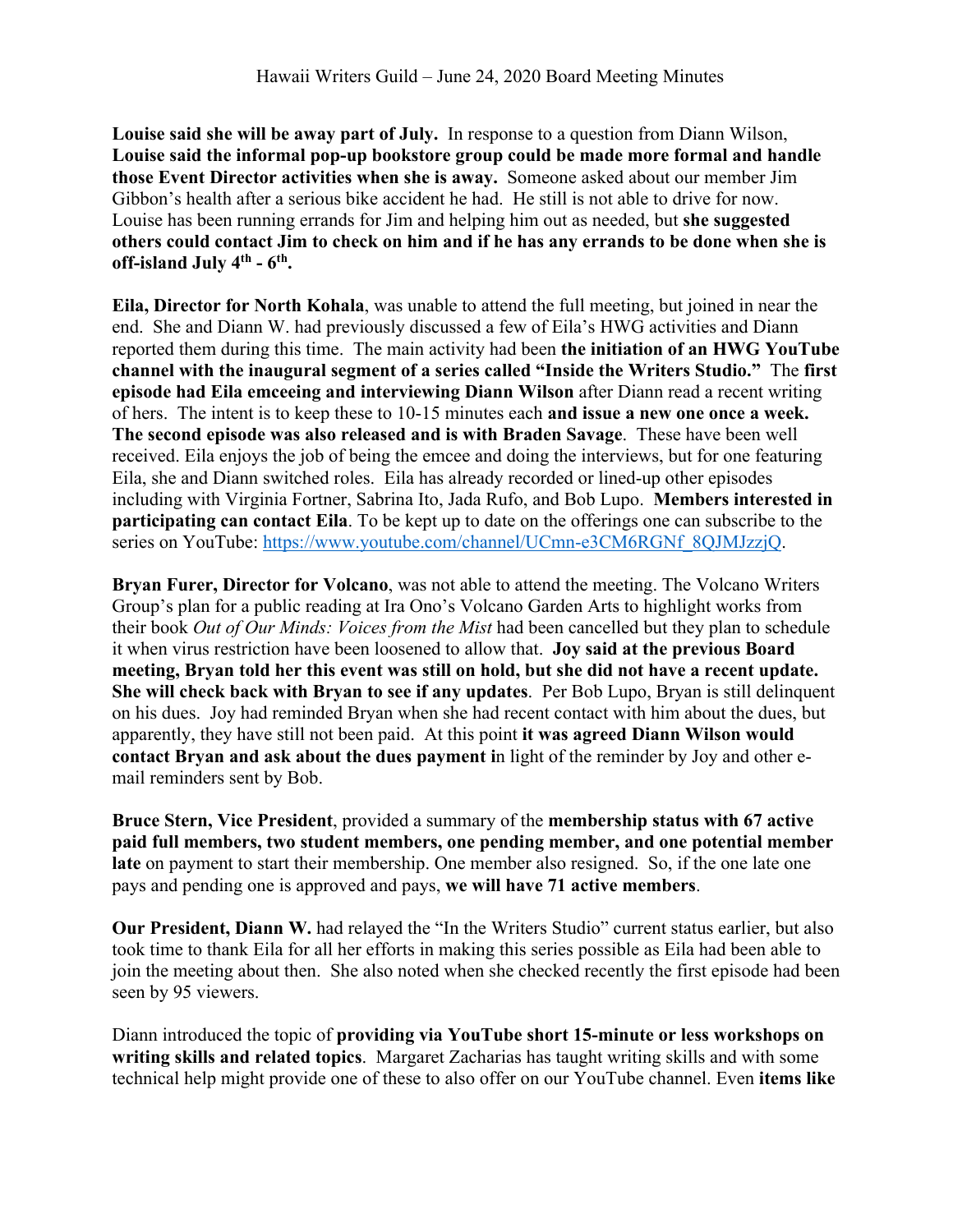**"my top 10 tips for [your best skill related to writing, publishing, marketing]" could be useful**.

We discussed the **new event suggestion submitted by Linda Ulleseit**. The idea was for her and another author (not a member) who also writes Hawaiian-themed books talking with each other about the themes of each of their latest books. In the suggestion form it included the following:

*This event would showcase two new books with Hawaiian themes. THE ALOHA SPIRIT is mine, and QUEEN OF THE OWLS is by Barbara Lynn Probst. We would end with our websites and a listing of any Hawaiian bookstores that carry the books*

There may be a way to do something similar to what they want as a variation on our series In the Writers Studio, but t**heir concept creates a similar conflict to Don Bingle's proposal to have a post that was basically an ad for his works** to be put on our website. At this point with Eila in the meeting and her experience with the nonprofit Hawi radio station, we discussed what can and cannot be done to ensure we don't lose our nonprofit status. **The major IRS don'ts for nonprofits**:

- **1. No promotion (or similar activity) of products/services offered by individuals**
- **2. No call to action, such as how to buy the products/services or urge others to buy**
- **3. This was deemed as applicable to our website, YouTube channel and HWG Facebook page**

Eila mention one author she interviewed for Inside the Writers Studio, when asked a question answered by saying it is all here in my book and held up the book showing the cover. Eila thought that might be okay. **Perhaps Eila could contact Linda to provide feedback on what would be possible if they want it done under the Guild's activities**.

The **next regular Board meeting date** is set for **Wednesday, July 22nd** at **1:00pm -2:45pm via the Guild's own Zoom account**. [**Hawaii's COVID-19 virus related "stay at home" restrictions were relaxed effective June 1st, but still some limits on group gatherings**.]

**For those who cannot come to Waimea on the Big Island in the future to attend the board meetings, we do have Zoom active to allow remote attendance via a computer and internet**. Each meeting agenda includes the specific meeting information for joining via Zoom and tutorials can be found on-line.

The meeting was adjourned at 1:49pm.

Respectfully submitted, Diane Revell, Secretary

Announcements: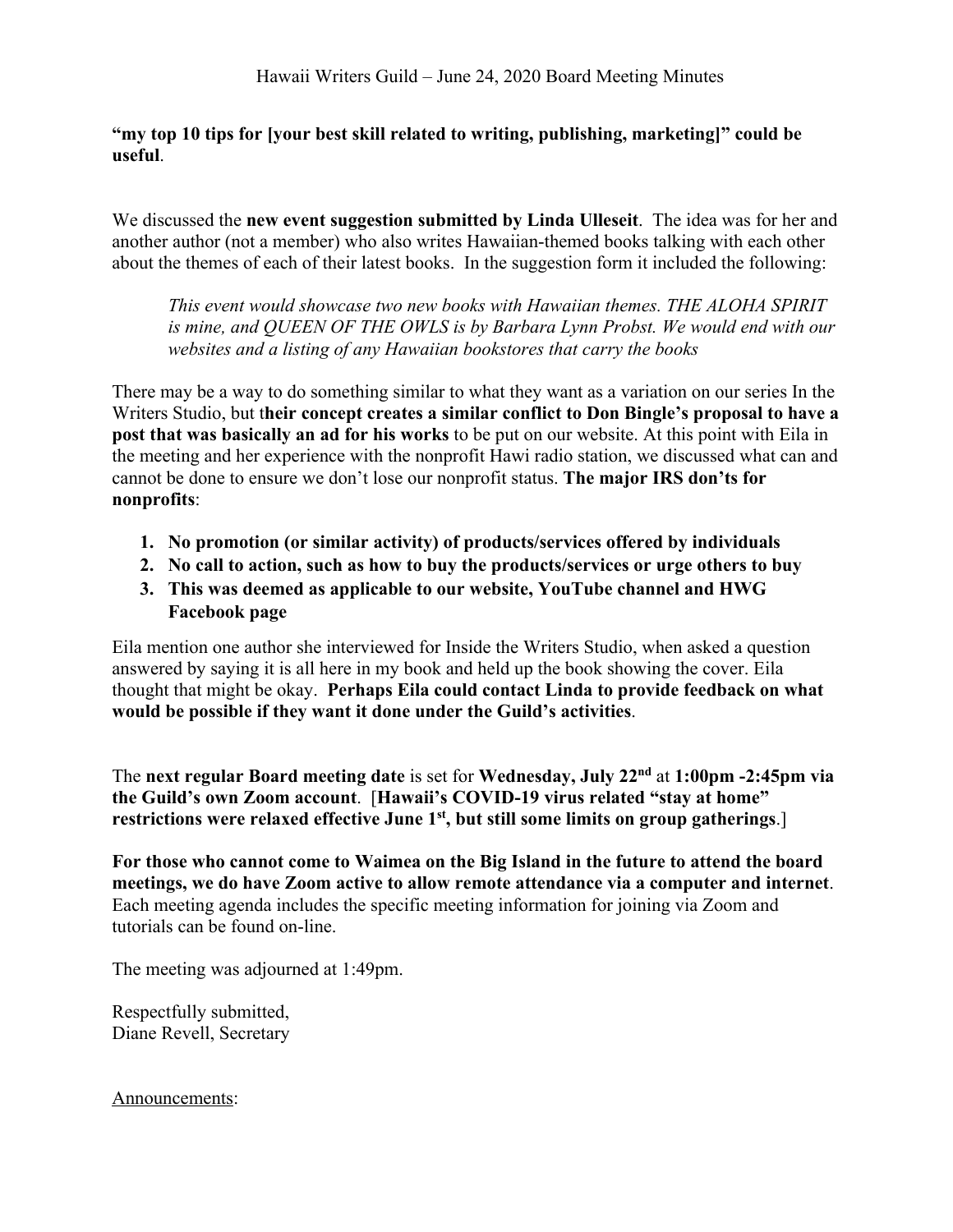- The **next regular Board meeting time and place: Wednesday, July 22nd at 1:00pm – 2:45pm** usually at Tutu's House at 64-1032 Mamalahoa Hwy # 305, Waimea, HI 96743, but **via all Zoom through June (and maybe July)**. Attendance via internet or phone via Zoom will be offered and if still under "stay at home" restrictions will be the method used.
- **Requests for items to be added to the agenda for the next regular Board meeting** should be **sent to the President Diann Wilson and Secretary Diane Revell at their email addresses** (island.diann@gmail.com and diane.b.revell@gmail.com) 10-days prior to the next meeting, so **by July 12th**. The **agenda will be e-mailed July 17th** five days prior to the meeting.
- Parking Lot:
	- **a. To consider Guild participation in Sept. 24-27, 2020 HawaiiCon** at the Sheraton Kona Resort & Spa, **determine if a reduced or no fee for participation by qualified non-profit**. **Who:** Louise Riofrio **Due:** July 21, 2020

Attachment 1: Hawaii Writers Guild Final Treasurers Log for May 2020 Attachment 2: Hawaii Writers Guild Preliminary Treasurers Log for June 2020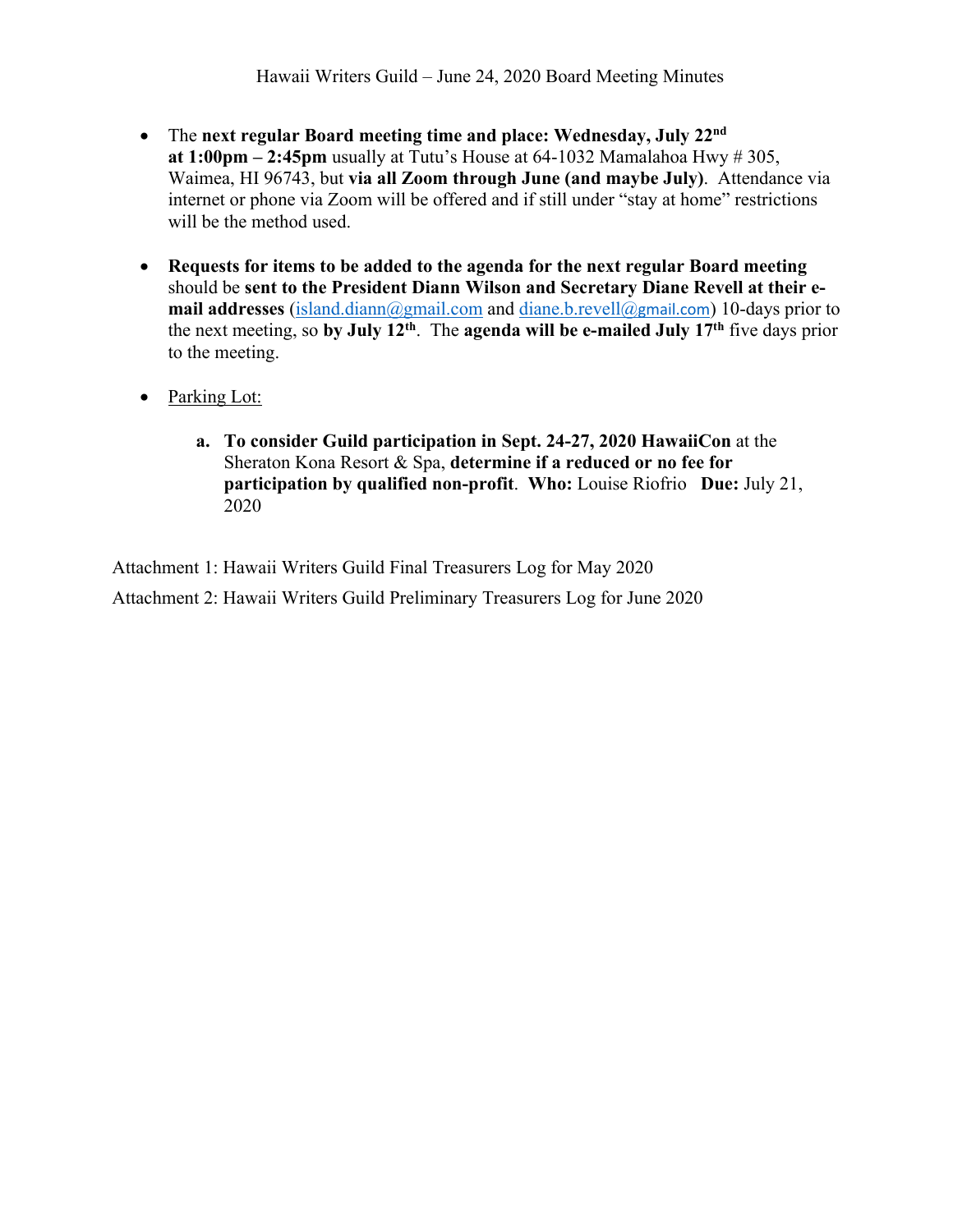## Attachment 1: Hawaii Writers Guild Final Treasurers Log for May 2020

|                                                    |                    | Hawaii Writers Guild Treasurer's Log for May 2020 |  |  |
|----------------------------------------------------|--------------------|---------------------------------------------------|--|--|
| American Savings Bank Balance as of April 30, 2020 | \$2,490.32         |                                                   |  |  |
|                                                    | <b>May Inflows</b> |                                                   |  |  |
| Diann Wilson, membership renewal, 5/12/20          | 40.00              |                                                   |  |  |
|                                                    | 40.00              |                                                   |  |  |
|                                                    |                    |                                                   |  |  |
|                                                    | $-5.00$            |                                                   |  |  |
| Total ASB Operating Balance as of 5/29/20          | \$2,525.32         |                                                   |  |  |
|                                                    | $-600.00$          |                                                   |  |  |
| ASB Operating Balance as of 5/29/20                | \$1,925.32         |                                                   |  |  |
|                                                    |                    |                                                   |  |  |
|                                                    |                    |                                                   |  |  |